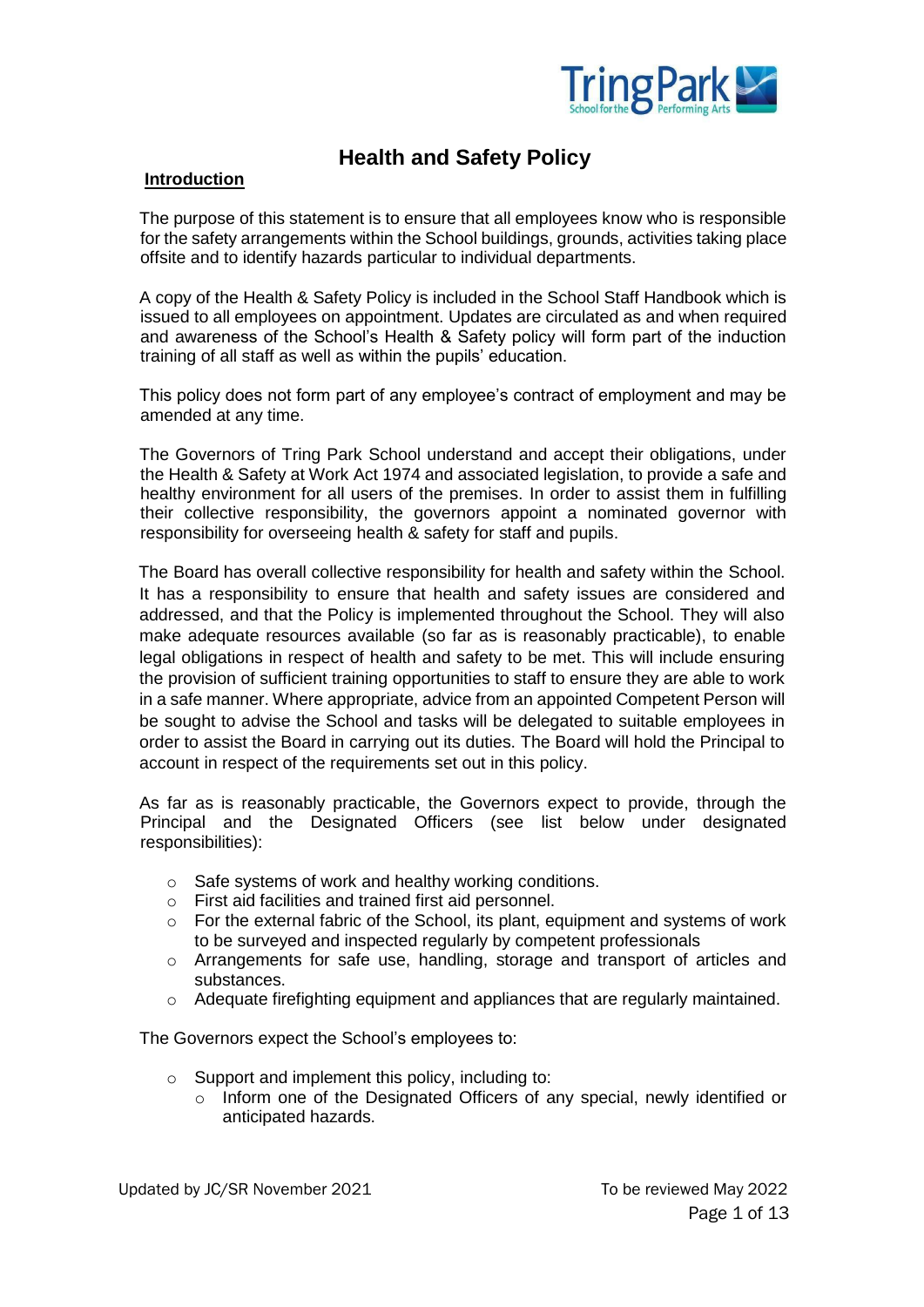

- o Investigate and keep a record of all incidents and fires.
- $\circ$  To report immediately to the Designated Officers any serious or potentially serious accidents, occurrences or fire hazards.
- $\circ$  Promote and use all protective equipment available, ensure that students are fully conversant with their obligation to make use of protective equipment, be aware of safety procedures and potential hazards.
- o Familiarise themselves with procedures for emergency evacuation.
- $\circ$  Satisfy themselves before and during the use of plant, machinery, tools or equipment that they are not defective and that they are suitable for the task. Any faults or defects should be reported to the appropriate Designated Officer immediately; do not attempt to fix any faults unless trained to do so. Undertake to ensure that there are current valid test certificates where appropriate.
- $\circ$  Ensure that any equipment purchased, hired or installed is suitable and safe for its intended application.
- o Report to the appropriate Designated Officer if inadequacies are detected in any safety procedures.
- o Be conscious of the health, safety and welfare of themselves, their colleagues, persons in their care and members of the public, and do nothing by act or omission which will adversely affect themselves or put others at risk.
- o Report all accidents, notifiable diseases, dangerous occurrences and potentially hazardous incidents or practices in accordance with prescribed procedures.
- $\circ$  Teach safety as an integral part of courses or working practices by formal teaching or example. Ensure that staff, employees and pupils see or allow only the best industrial or teaching practices.
- o Prohibit any employee or pupil who refuses to adopt safe working procedures from taking part in the operation or lesson and refer them so that appropriate disciplinary action can be taken.
- o Inform contractors or other workers not employed directly by the School of the Health & Safety regulations and ensure that they comply with those regulations.

The Governors of the School will seek to follow the government's guidance on "Good Estate Management" [\(www.gov.ul/guidance/good-estate-managementforschools\)](https://www.gov.uk/guidance/good-estate-management-for-schools), recognising that effective management of the School estate will improve Health & Safety and will also support the educational vision and strategy of the School.

## **Designated Responsibilities**

All employees share responsibility for achieving safe working conditions. Employees must take care of their own health and safety and that of others, observe applicable safety rules and follow instructions for the safe use of equipment.

The Designated Officers are the Principal, the Health & Safety Officer (Business Director), Deputy Business Director, Directors and Heads of Department, Head of Estates, School Lead Nurse, Catering Manager, Educational Visits Co-ordinator, Fire Officers and the Health & Safety Group and they have designated responsibilities under the School's health & safety policy as set our below.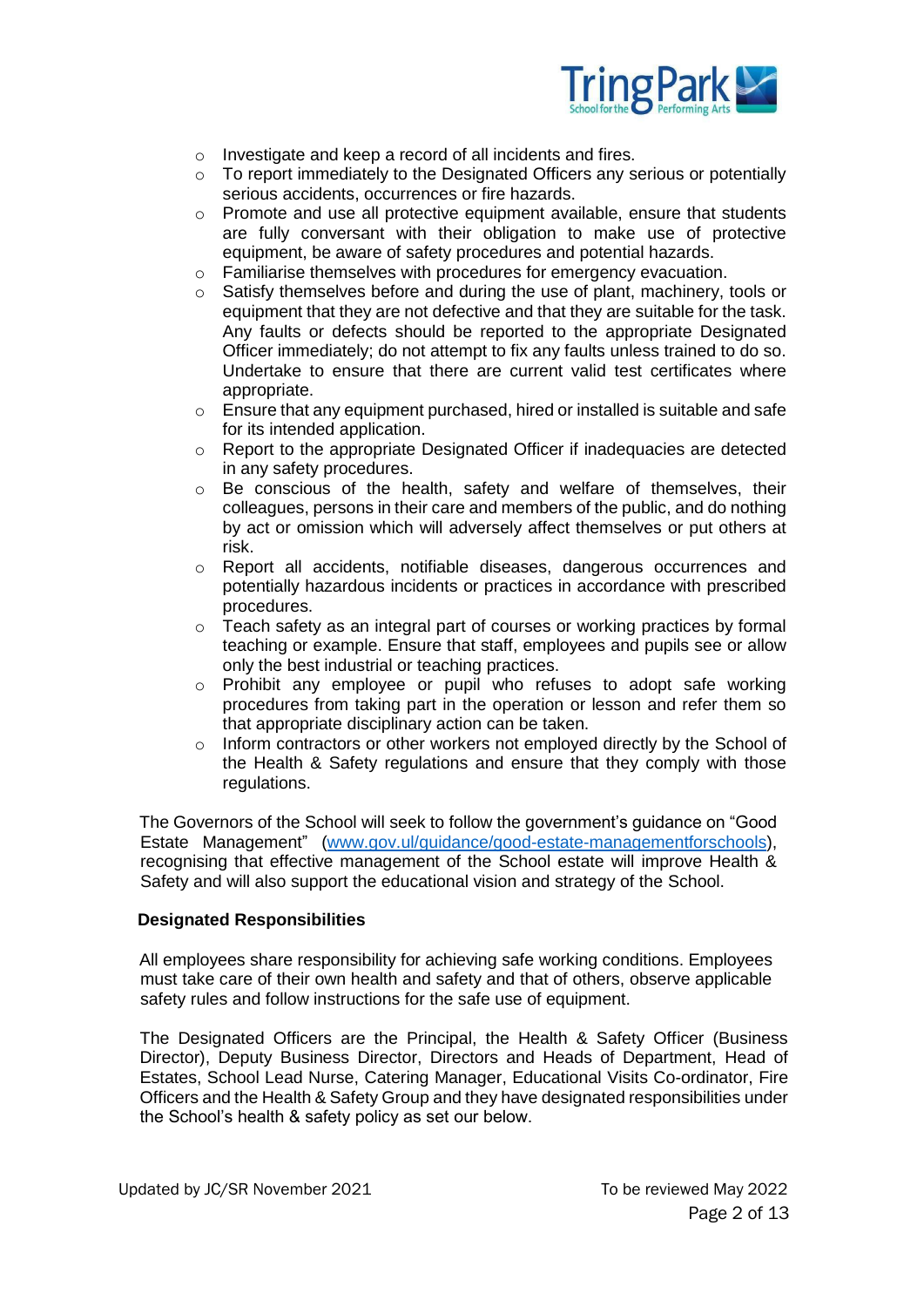

Failure to comply with this policy may be treated as misconduct and dealt with under the School's Disciplinary Procedure.

## **Governors and Designated Officers**

The Governors and Designated Officers are responsible for:

- Ensuring that the School is organised so that there is no unacceptable risk to members of staff, pupils or other users of the property.
- Ensuring that all employees are properly briefed and trained in their duties and responsibilities as part of the general programme of staff development.
- Setting a personal example and encouraging a safe attitude towards good safety working practices amongst all employees.
- Ensuring that there are safe systems of work and that members of staff and pupils use protective equipment provided, observe the standards laid down by law and co-operate in agreed safety measures.
- Monitoring first aid procedures in liaison with the Deputy Business Director.
- Liaising and reporting any breaches of the Health and Safety policy to the Principal.

## **The Principal**

Ultimate responsibility for the implementation of the Health & Safety policy within the School lies with the Principal. The Principal will ensure close liaison with and reporting of all health and safety matters, where relevant, to the Governors.

# **The Health & Safety Officer**

The Health & Safety Officer (The Business Director) shall be responsible for:

- maintaining an updated COVID-19 risk assessment
- Safety and security
- Fire safety
- Electrical safety
- Gas safety
- Water quality
- Asbestos
- Emergencies
- Staff induction and training
- The appointment of competent contractors

His duties will also include:-

- Monitoring and implementing the general safety programme.
- Carrying out a regular programme of inspections.
- Analysing accident reports and preparing an annual report for the Health & Safety Group.
- Monitoring first aid procedures.
- Recording any breaches of the Health & Safety policy.

Updated by JC/SR November 2021 To be reviewed May 2022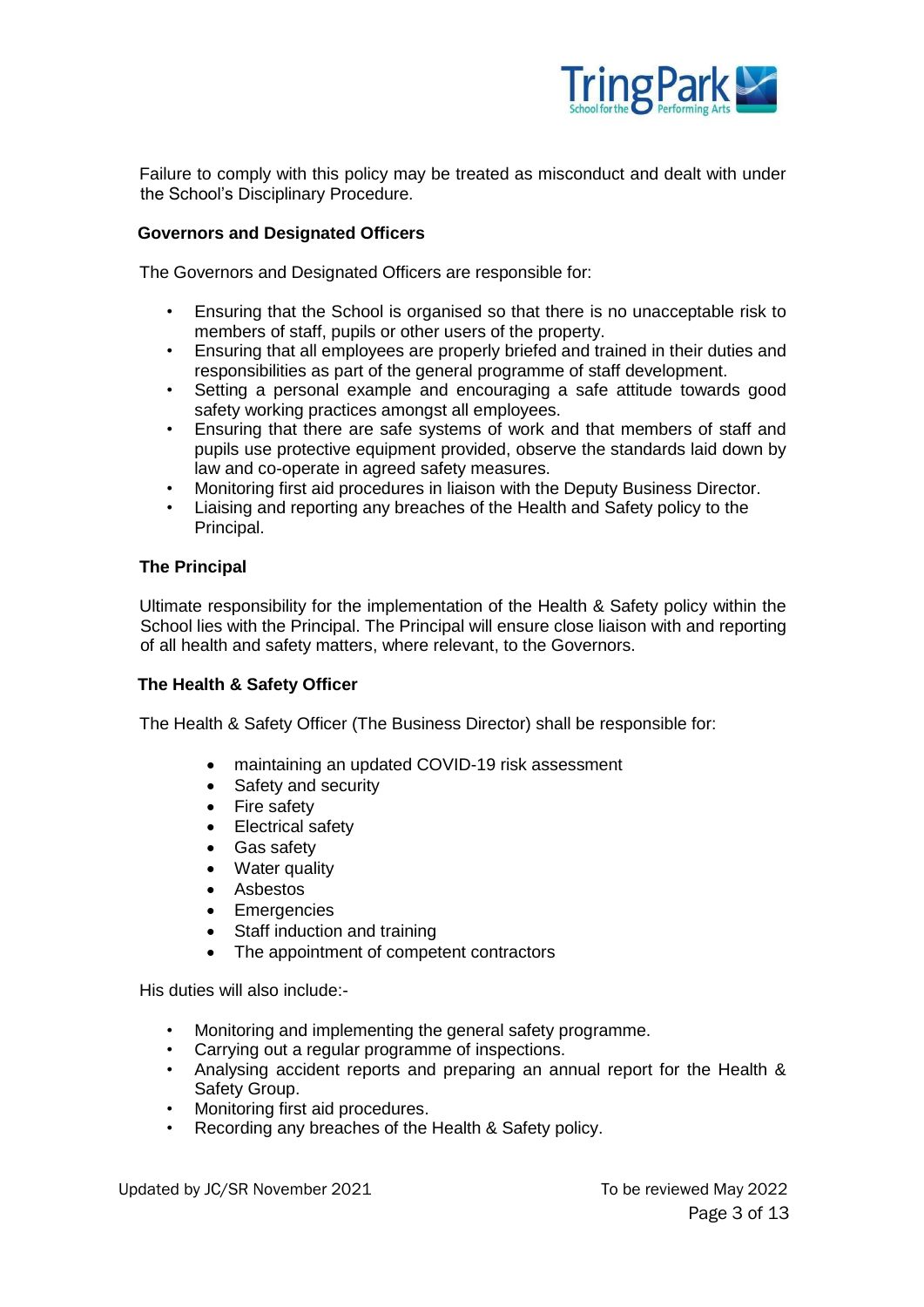

- Promoting and setting by personal example, a safe attitude to good working practices.
- Establishing protective clothing and equipment needs and establishing monitoring procedures for their use.
- Holding relevant information on Health & Safety, which will include Health & Safety Executive (HSE) guidance notes, codes of practice and copies of this policy and its appendices.
- Implementation of a Crisis Incident Plan

## **Deputy Business Director and Head of Estates**

The Deputy Business Director and Head of Estates are between them responsible for:

- Ensuring that all employees, contractors and visitors are fully informed of the Health & Safety policy and their obligations, including "NO SMOKING" requirements.
- Collating, monitoring and reporting all Health and Safety violations to the Health & Safety Officer.
- Ensuring that all Governors and Designated Officers are properly briefed and kept updated in their duties and responsibilities as part of the general programme of staff development.
- Obtaining and updating all Health & Safety regulations and any relevant statutory provisions.
- Liaising with and supporting the Health & Safety Officer in the implementation of the Health & Safety policy.

## **Vocational Directors and Heads of Departments**

The Directors and Heads of Department will ensure, so far as is reasonably practicable, the health and safety of those involved in and affected by activities under their responsibility, and to be responsible for maintaining up to date risk assessments for those areas and activities under their responsibility.

## **Head of Estates**

The Head of Estates will assist the Business Director with the implementation of the following:

- COVID -19 safety measures and risk assessments
- Building security.
- Prevention of unsupervised access by pupils to potentially dangerous areas (in co-operation with others as appropriate).
- Registration and control of visitors and management of contractors.
- Site traffic movements.
- Maintenance of School vehicles.
- Testing arrangements, maintenance and records, including fire, electrical, gas, equipment, water quality, asbestos.
- Good standards of housekeeping, including drains, gutters etc.
- Control of hazardous substances for grounds maintenance activities.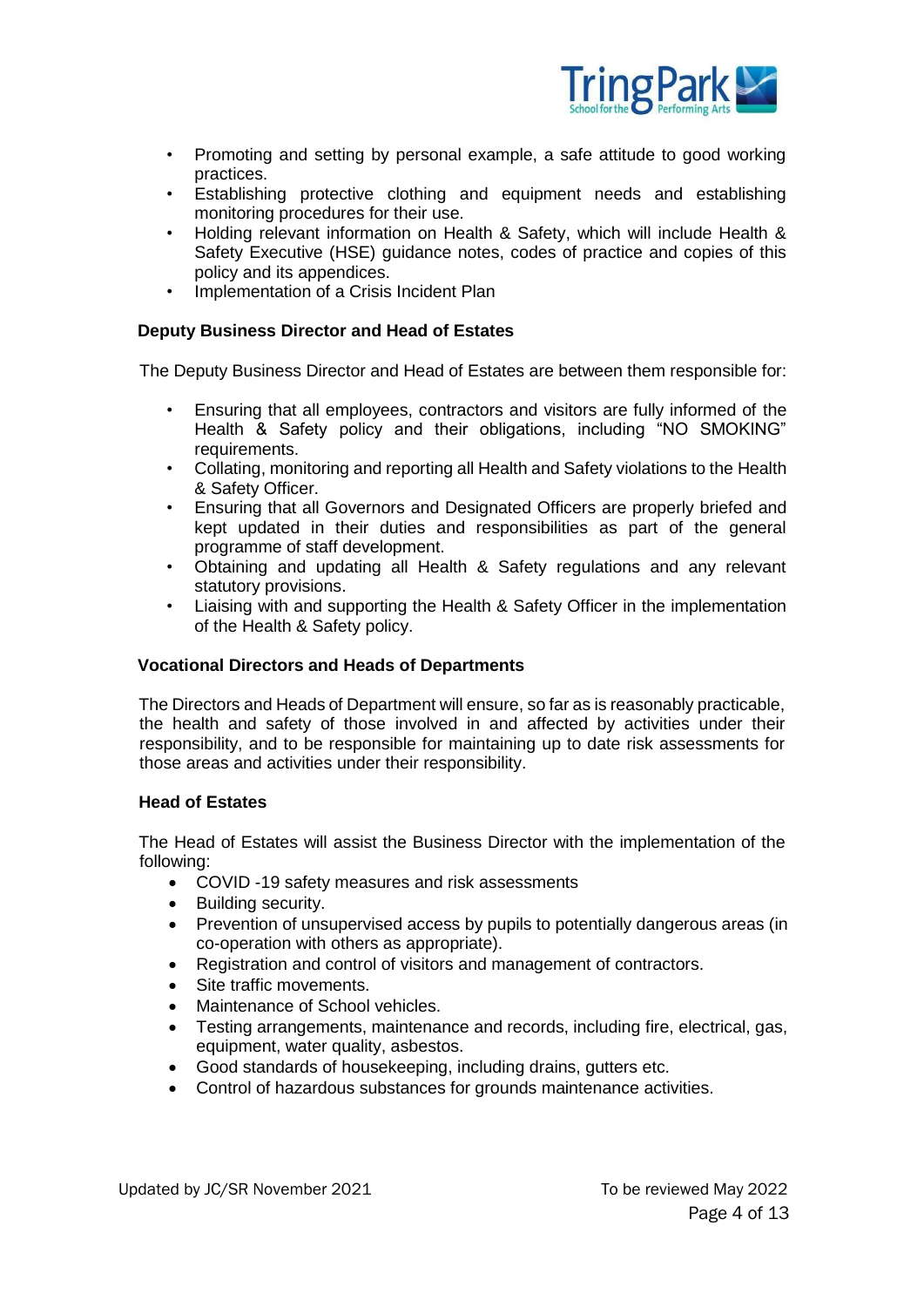

# **The School Lead Nurse**

The School Lead Nurse will be responsible for:

- Maintaining an accident book and reporting notifiable accidents to the Health & Safety Executive.
- Following COVID-19 guidance set by the school
- Keeping statistics and preparing summary reports for the School Health and Safety Committee.
- Escorting pupils to hospital (and informing their parents).
- Checking that all first aid boxes and eye wash stations are replenished.

The School has a six bed Medical Centre and is staffed by a team of qualified nurses, providing medical cover for all pupils each day of the week.

## **Head of Catering (as part of Sodexo)**

The Head of Catering will be responsible for all catering risk assessments in accordance with the SODEXO H&S guidelines and for ensuring that safe practice is followed in all areas of School catering.

## **Educational visits co-ordinator**

The designated Educational Visits Co-ordinator is the Director of Studies, who will sign off on all trips. Anyone running a trip needs to ensure they are:

- putting sensible precautions in place, and making sure these work in practice;
- knowing when and how to apply contingency plans where they are necessary;
- heeding advice and warnings from others, for example those with local knowledge or specialist expertise (especially in respect of higher-risk activities)

# **Theatre & Productions**

The Director of Studies will be responsible for ensuring that all appropriate risk assessments are carried out for the Theatre and for all productions on and off-site.

## **Fire Officers**

Please refer to Fire Policy in this Handbook: the Fire Officers shall carry out the duties as listed in the Fire Policy.

# **The School Health & Safety Group**

The School Health & Safety Group is chaired by the Principal and consists of the Senior Leadership Team and representatives from each department within the School.

It is intended that most health and safety matters should be dealt with promptly within each department. Only in exceptional circumstances will it be necessary to refer matters to the Health and Safety Group. The group meets at once per term to monitor and review to ensure that the School is meeting the required health & safety standards. The group will also formulate safety rules and consider hazards and safety problems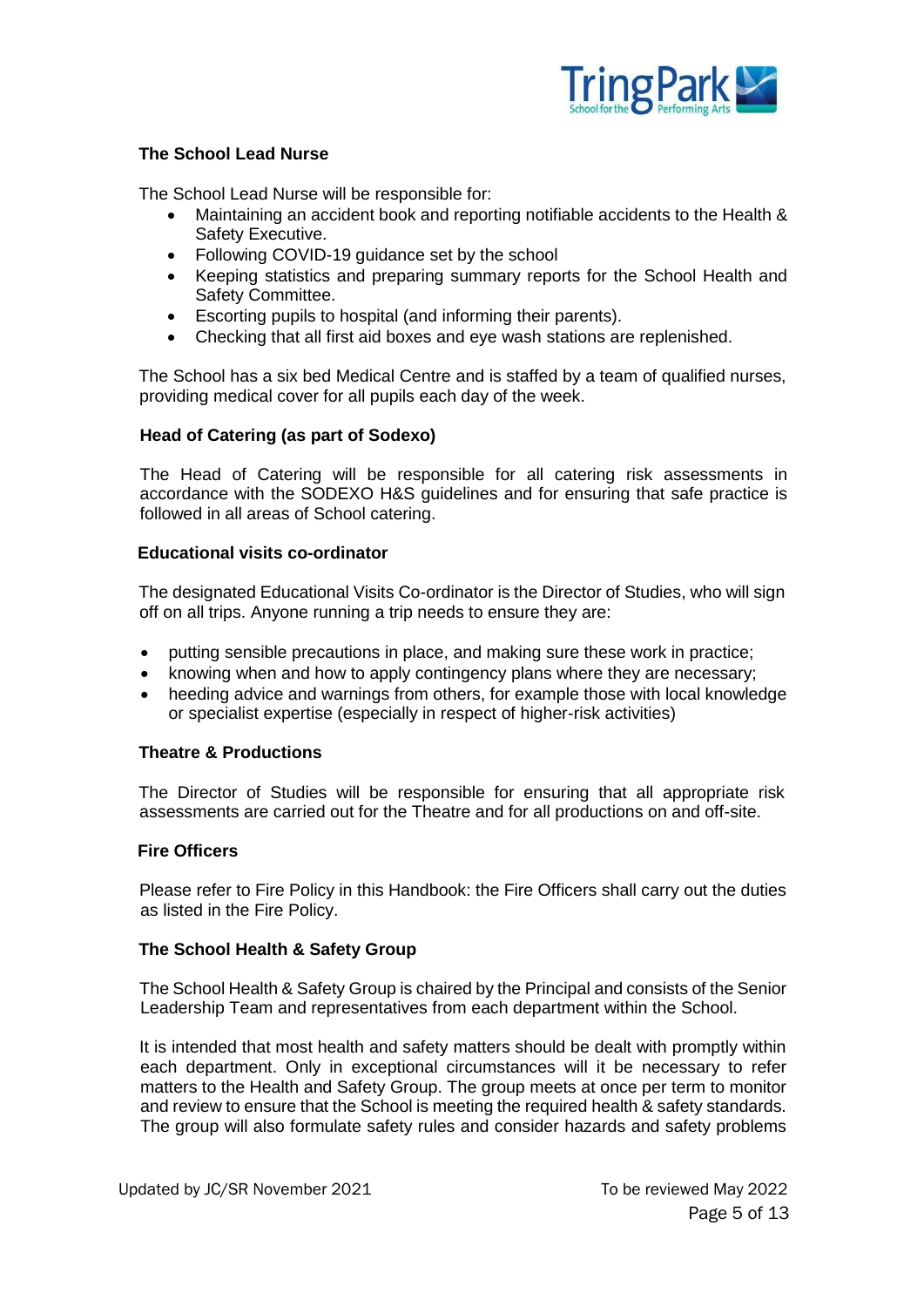

throughout the School. Minutes are circulated to group members and copies are displayed on the Staff Room notice boards.

The functions of the Health & Safety Group are:

- The study of accidents and notifiable diseases, statistics and trends.
- The examination of safety audit reports on a similar basis.
- To consider reports which safety representatives may wish to submit.
- To consider reports and factual information provided by inspectors for the enforcing authority appointed under the Health & Safety at Work Act.
- To assist in the development of School safety rules and safe systems (including those of COVID-19).
- To monitor the effectiveness of the safety content of staff training.
- To monitor the adequacy of Health & Safety communication and publicity in the School.
- To provide a link with the appropriate inspectorates of the enforcing authority.
- To make recommendations to the Governing Body

## **External Health and Safety Advisors**

The Head of Estates will arrange as appropriate for external consultants to advise on matters of health and safety within the School. Such provision may include:

- Structural surveyors are engaged when required to give advice on the external fabric of the School
- External engineers monitor and service the School's plant, equipment, including boilers, lifts and hoists annually.

# **Education and Training**

The School's Governors and Designated Officers are required to determine the education and training needs of staff in consultation with the Health & Safety Officer and the Principal and ensure that training in safety and related topics is kept under constant review.

The School will ensure that staff are given adequate training and supervision to perform their work competently and safely. Staff will be given a health and safety induction and provided with appropriate safety training.

## **Protective Clothing and Equipment**

The Health & Safety Officer and Head of Estates are required to determine the type and quantity of protective clothing or equipment necessary for the protection of staff, pupils and visitors and the circumstances in which clothing or equipment are to be used, if not already directed by statutory regulations.

## **Fire and Emergency**

Please refer to Fire Policy in this Handbook. All employees and pupils must familiarise themselves with, and must ensure that they fully understand, the instructions of the Fire Policy.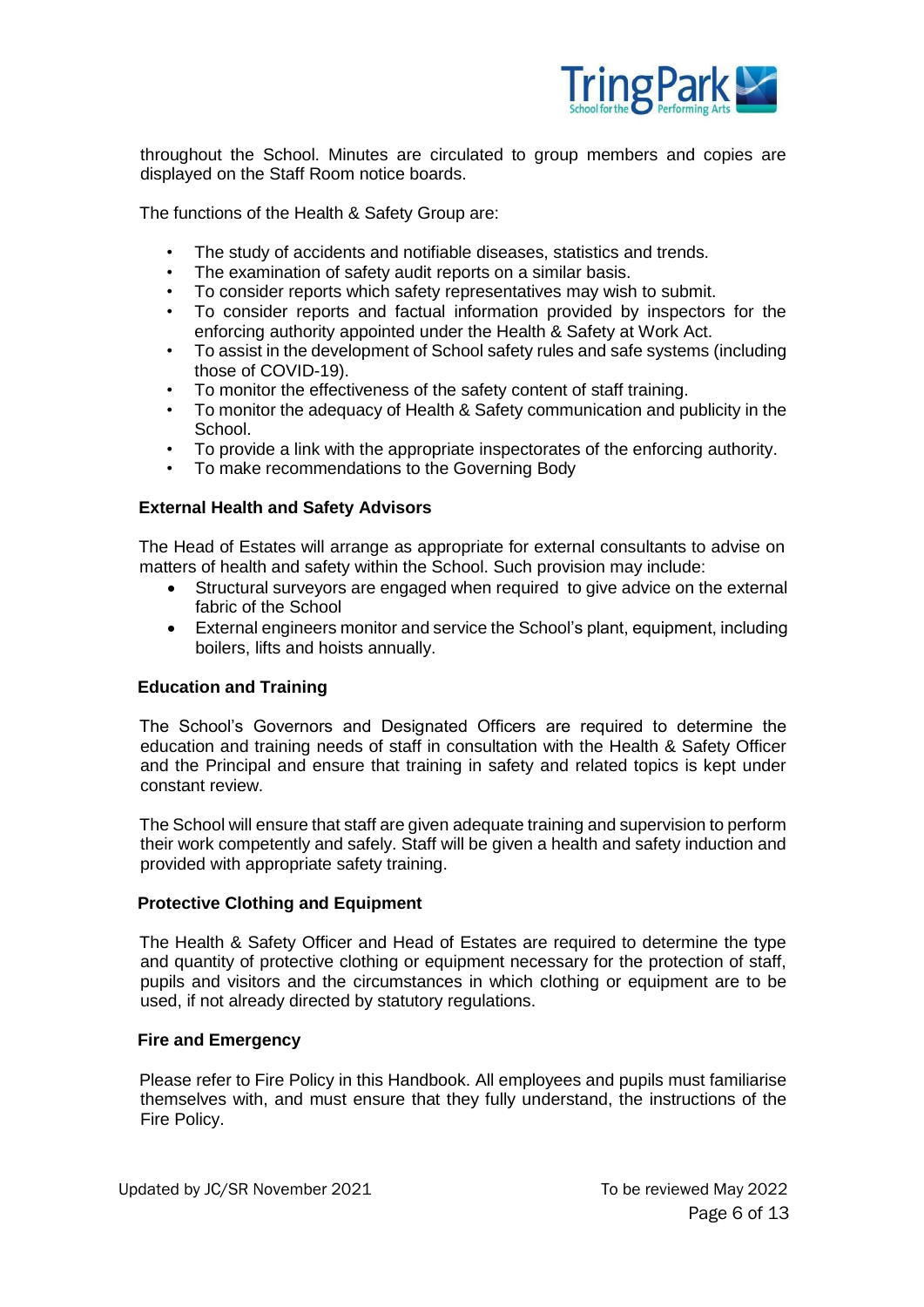

All staff and pupils should familiarise themselves with the fire safety instructions, which are displayed on notice boards and near fire exits in the School. If you hear a fire alarm, leave the building immediately by the nearest fire exit and go to the fire assembly point. Fire drills are held twice per term and must be taken seriously. The School also carry out regular fire risk assessments and regular checks of fire extinguishers, fire alarms, escape routes and emergency lighting.

## **Dealing with Hazards or Potential Risks**

If a problem or hazard occurs, or appears likely to occur, it should be drawn to the attention of the appropriate Governors and Designated Officers. If there are people in the vicinity, appropriate arrangements should be made to ensure their safety and such steps as are reasonably possible should be taken (without putting people at risk) to reduce or, if possible, eliminate the risk.

In identifying a problem or hazard, the following agreed procedure is to be followed:

- The member of staff identifies the problem and reports to the appropriate Designated Officer
- If the matter cannot be resolved, the Designated Officer reports the matter to the Health & Safety Officer.
- Serious or repeated difficulties are to be reported to the Health & Safety Group.

## **Risk Assessments**

General workplace risk assessments are carried out periodically. The purpose is to assess the risks to health and safety of staff, pupils, visitors and other third parties as a result of the School's activities, and to identify any measures that need to be taken to control those risks. For further information please see the School's Risk Assessment Policy.

## **Computers and Display Screen Equipment**

If a member of staff use a computer screen or other display screen equipment (DSE) as a significant part of their work, they are entitled to a workstation assessment and regular eyesight tests by an optician at the School's expense.

Further information on workstation assessments, eye tests and the use of DSE can be obtained from the Deputy Business Director

## **Vehicular and Pedestrian Access Policy**

To encourage and promote for all School users the safe access and passage of traffic to, from and within the School grounds and the safe parking of vehicles, including pedal cycles, within the School grounds.

The Health & Safety Officer will:

• Monitor the arrangements for vehicular access to, from and within the School grounds and make changes when considered necessary to improve safety.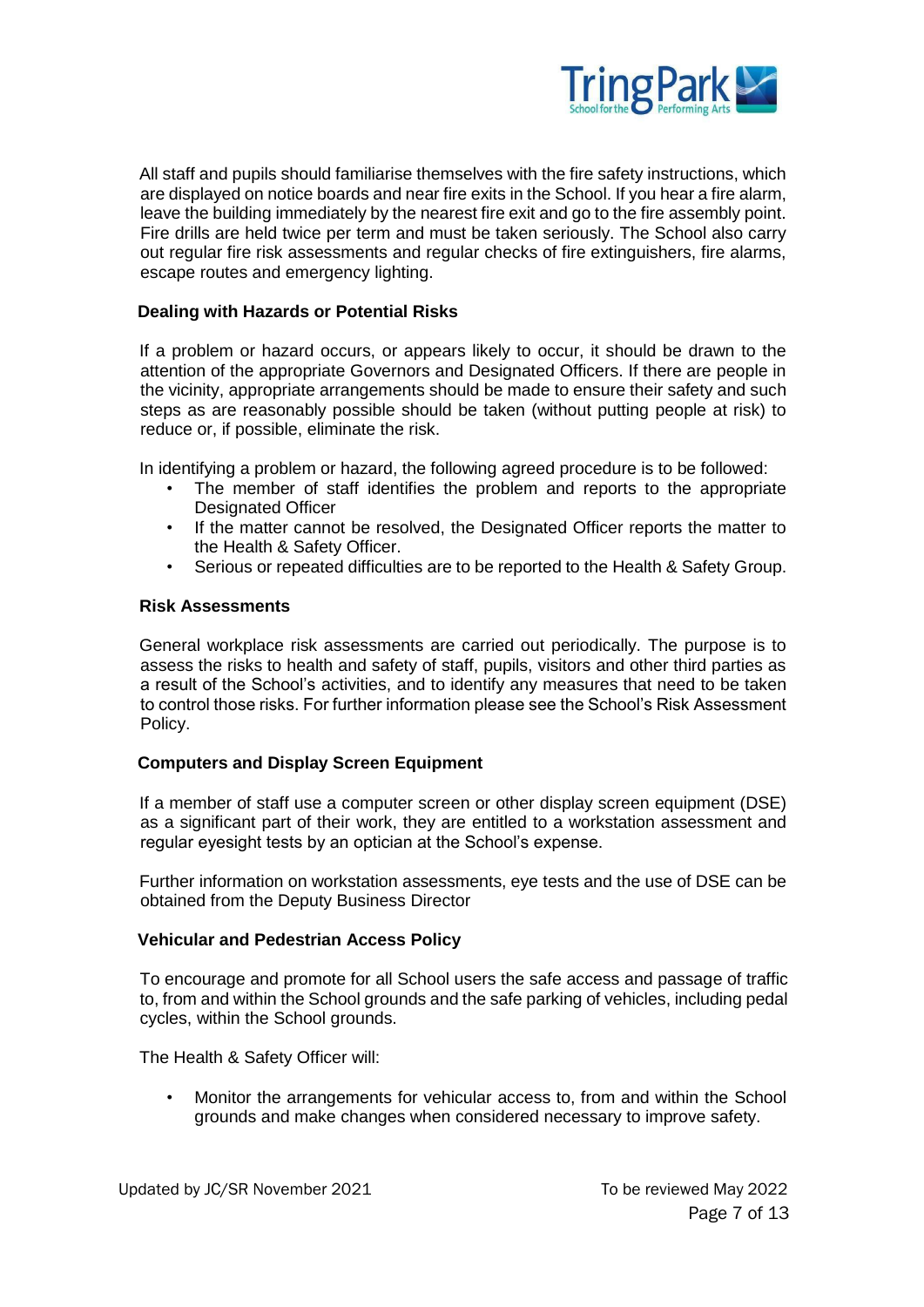

- Monitor the parking facilities within the School grounds and make any changes necessary to improve safety.
- Identify and promote those areas where parking is permitted.<br>• Fosure that staff supervise all pupils mounting or dismounting
- Ensure that staff supervise all pupils mounting or dismounting at the beginning and end of all School trips.
- Monitor the parking and access situation in Mansion Drive and liaise with the residents thereof.

The Health & Safety Officer will inform all School users whenever possible and practical of:

- Those areas where parking is permitted.
- Any prohibited or restricted areas.
- the access arrangements to, from and within the School grounds.

## **Science Department Safety Policy**

This is dealt with in a separate report. The Director of Studies will ensure that this is distributed to all employees who are employed within the Science Department.

## **Asbestos and Legionella**

The Estates Department is responsible for the policy and procedures with regard to Asbestos and Legionella prevention.

Other general Health & Safety related documents and policies: available in Staff Resources/Policies Folder and relevant Handbooks.

- Risk Assessment Policy
- First Aid Policy
- Educational Visits Policy & Procedures
- Visitors' Policy
- Sun Protection
- Emergency Plan
- COSHH Policy

## **Security**

- The School aims to provide a safe and secure environment for all employees, pupils and other visitors to the School premises.
- The School has a policy of restricting access to the School buildings to members of the public in order to ensure the safety and security of employees, pupils and other visitors to the School premises and takes all reasonable measures to deter unauthorised public access to the premises.
- The School will take appropriate steps to ensure that there are adequate security arrangements for the School premises (which includes the School buildings and grounds) by ensuring that: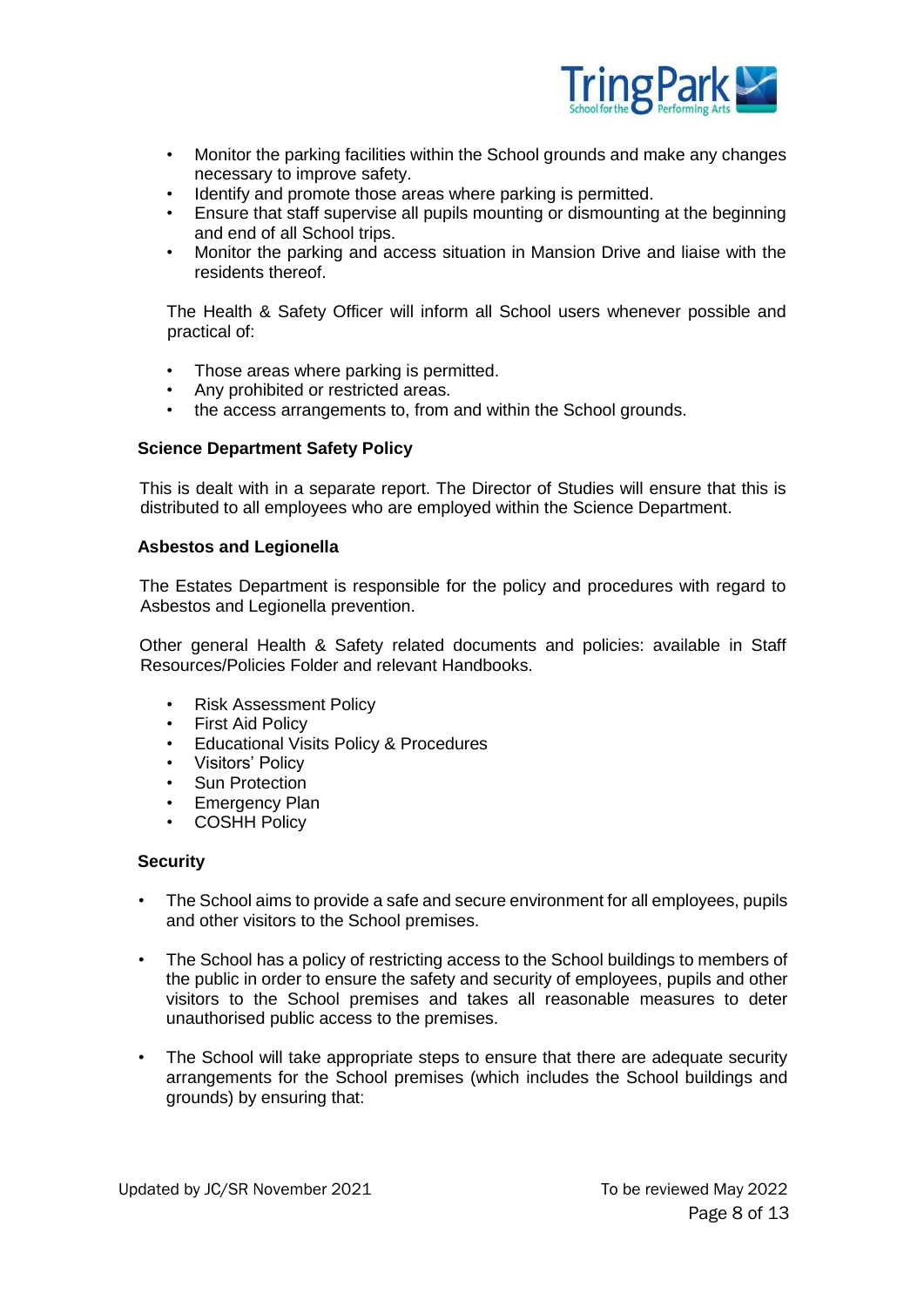

- there are sufficient security arrangements in place to protect the security of the premises and persons on it, including in the use of isolated areas (such as remote car parks). This also includes (for pupils):
	- no unsupervised access to workshops, science laboratories or similar.
	- no unlocked cupboards that contain dangerous chemicals.
	- no unsupervised access to Science lab, Art and DT preparation rooms.
	- security assessments are conducted and reviewed regularly;
	- all employees and pupils are trained about the existence and operation of the School's security arrangements and that staff training is updated as required;
	- visitors to the premises are appropriately identified;
	- there are adequate supervision arrangements in place;
	- all security breaches or incidents are reported to the Head of Estates and/or to the police or other emergency services as appropriate;
	- security measures do not compromise or intrude on the reasonable privacy of employees and pupils.
	- More details about the School's security arrangements are set out in the School's Premises and Security policy.

## **Protection from violence and harassment**

- The School will not tolerate any act of violence or harassment in which an employee or pupil or any other person on a School site is abused, threatened or assaulted, or placed in fear for their own safety.
- In the event of an act of violence, harassment or serious security breach incident, immediate steps should be taken to safeguard those affected and the Principal and/or the Police should be contacted as appropriate.
- Violence or harassment by employees is a breach of the Staff Code of Conduct constituting gross misconduct and will be dealt with under the School's disciplinary procedures.
- Violence or harassment by pupils is likely to be treated as a serious disciplinary offence which may warrant suspension or exclusion in line with the School's Behaviour policy.

## **Manual handling and working at height**

The School seeks to avoid the need for manual handling (defined for the purpose of this Policy as the transporting of loads by hand or using bodily force) and working at height wherever possible.

Where manual handling and working at height cannot be avoided, the School will seek to reduce the related risks by providing training and guidance in manual handling and working at height techniques in accordance with the Manual Handling Operations Regulations 1992 (as amended) (MHOR) and Working at Height Regulations 2005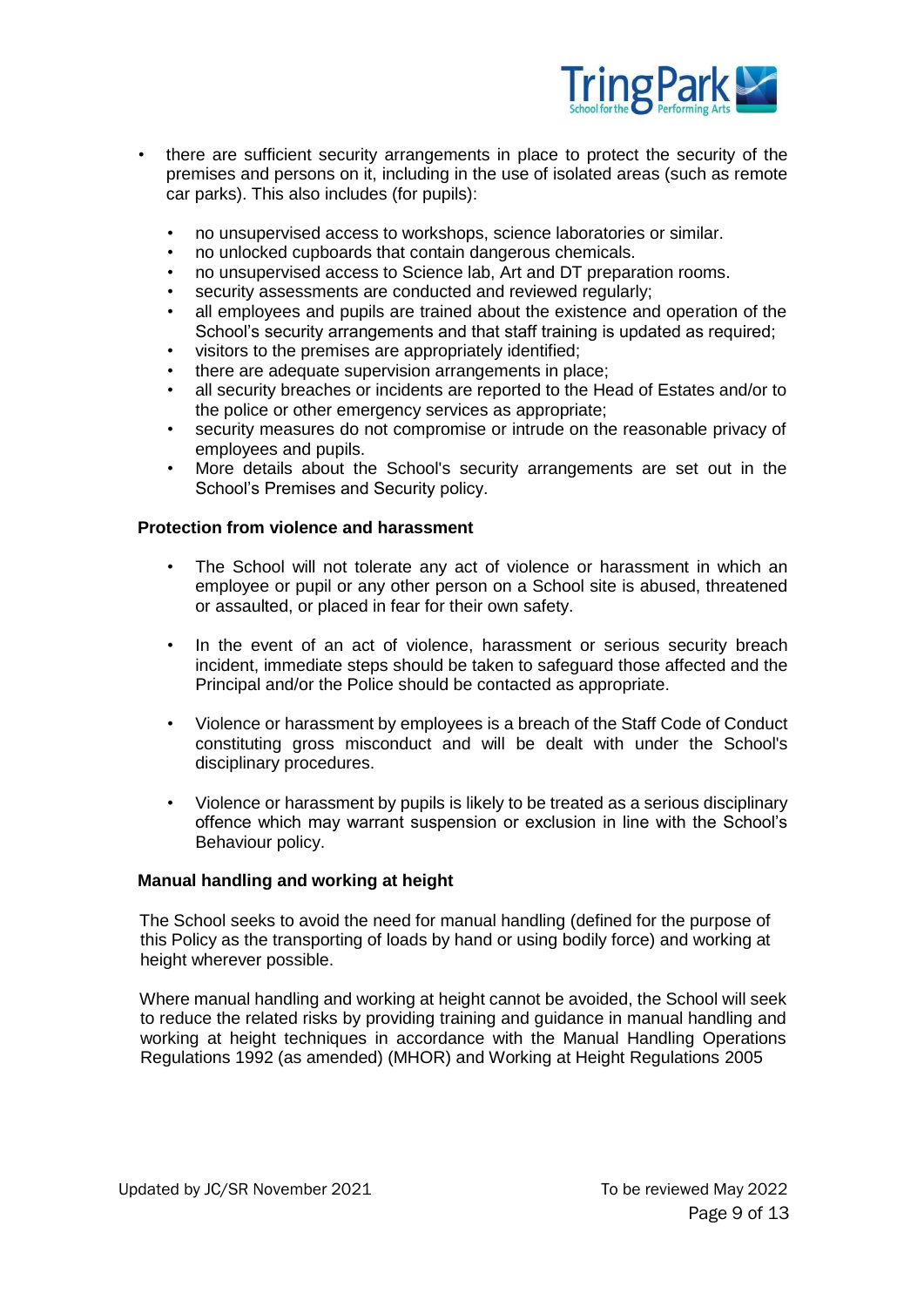

## **Staff**

The co-operation of all staff is essential to the success of the Policy and the School requests that staff should notify their Head of Department (or line manager) / the Health & Safety Officer of any hazards to health and safety which they notice and of any suggestion they wish to make regarding health and safety.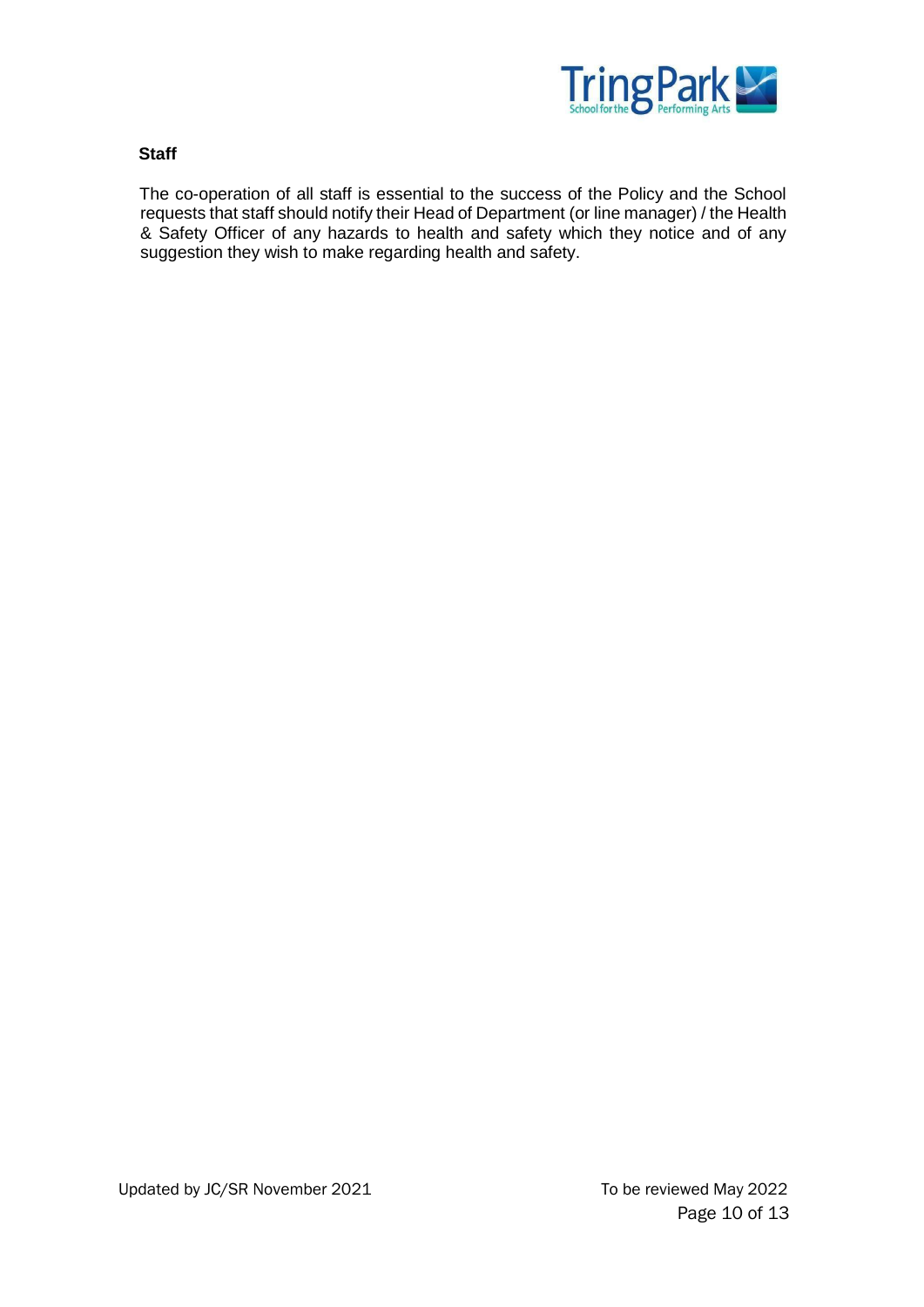

# **Appendix A**

## **Reporting requirements and record keeping**

- The School is legally obliged to report certain accidents, diseases, incidents, dangerous occurrences and/or near misses to the HSE under the Reporting of Injuries, Diseases and Dangerous Occurrences Regulations 2013 (SI 2013/1471) (RIDDOR). Reporting is most easily done online at [www.riddor.gov.uk.](http://www.riddor.gov.uk/)
- Fatal and major injuries can also be reported by calling 0845 300 9923. Further guidance in relation to RIDDOR reporting can be found in Appendix B. Where an incident has resulted in serious harm, the Charity Commission must also be informed.
- Where the HSE serve any notices or issue Intervention invoices or if an employee is invited to an interview with an external agency, the School will get legal advice.
- The Health and Safety Officer is responsible for ensuring that the School complies with its reporting and record keeping obligations in line with the School's Data Protection policy and privacy notices.
- The Health and Safety Officer and Nursing staff are responsible for reporting accidents, diseases and dangerous occurrences to the HSE or enforcing authority.
- If anyone at the School is known or suspected to be suffering from a disease which is classified as a notifiable disease, and/or in the opinion of a registered medical practitioner has an infection and/or is contaminated in a manner which could present significant harm to human health (as set out in the Health Protection (Notification) Regulations 2010), the School should ensure that a report is made by the proper officer at the relevant local authority.
- The Health and Safety Officer will also consider whether a report of the accident or incident to any other regulatory body or organisation is necessary.
- Details of injuries, conditions, dangerous occurrences and occupational diseases should also be kept for at least three years from the date of the last injury.
- The School will notify local child protection agencies, as appropriate, of any serious accident or injury to, or the death of, any child whilst in their care and act on any advice given.
- Following an incident or accident the School will take all reasonable steps to collect and preserve relevant evidence and documentation.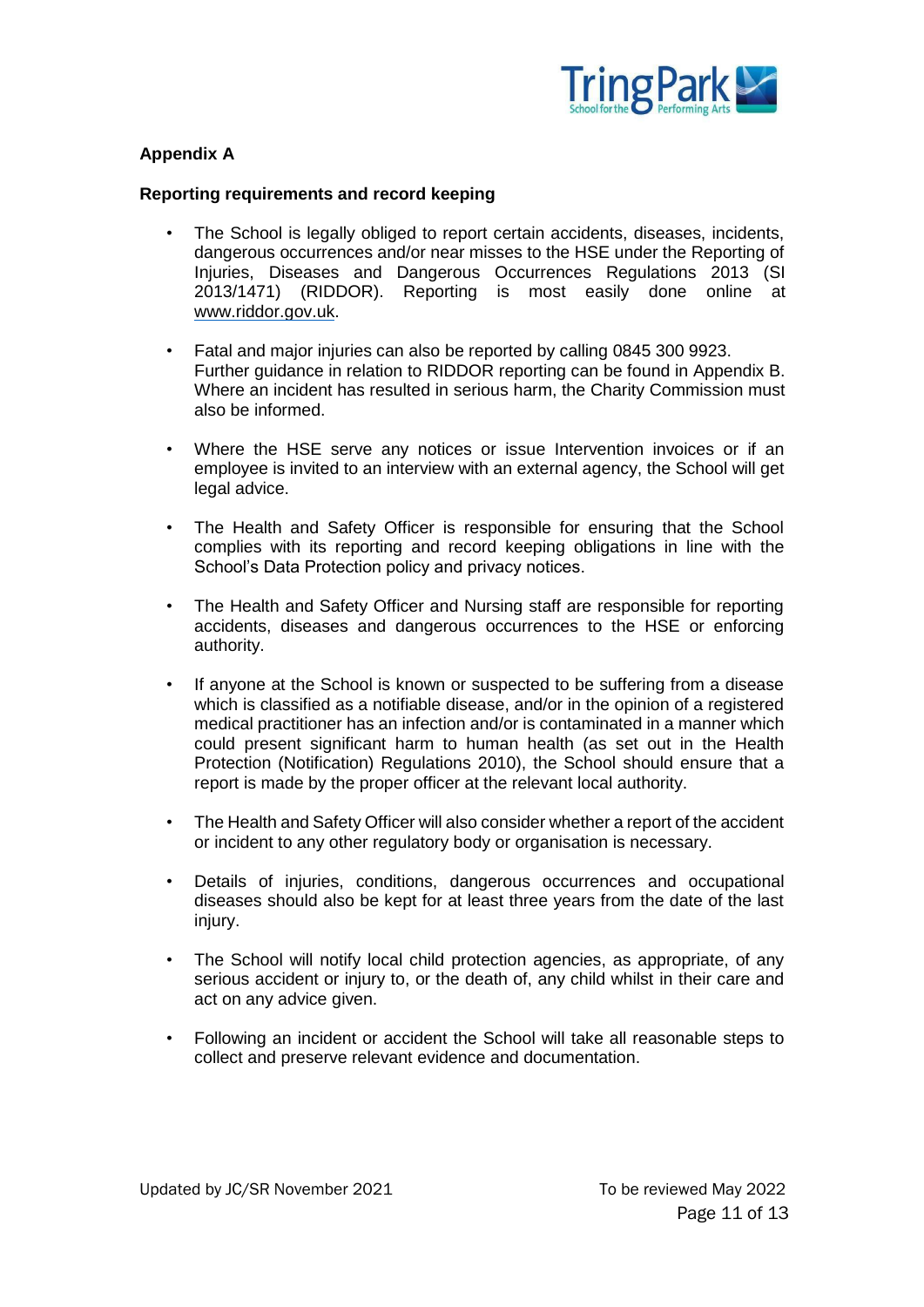

- The School will not keep evidence and documentation containing personal information which has been collated as a result of an accident or incident for any longer than is reasonably necessary in compliance with the School's data protection obligations.
- Where there is a risk of litigation, enforcement action or other proceedings, against or on behalf of the School, documents (which includes electronic documents) will generally be retained for at least six years unless:
- the accident or incident involved a pupil or anyone else who was under the age of 18 at the time of the incident, in which case documentation will generally be retained at least until that person's 24th birthday, or;
- the accident or incident may have resulted in exposure to a substance which may be hazardous to health, such as asbestos, and/or there is a risk that any person may develop an occupational disease or illness or work-related medical condition, in which case records should be retained for a minimum of 40 years.

#### **Monitoring and internal investigation**

- The School monitors health and safety both actively and reactively.
- The Health and Safety Officer is responsible for monitoring health and safety procedures, reviewing risk assessments, accident reports and accident investigations regularly. Reviews should include a review of health and safety related complaints and sanctions taken against employees and/or pupils for health and safety breaches.
- The Health and Safety Officer is responsible for investigating accidents, incidents and work-related causes of sickness absences, if required. Such investigations may be required to discover the root causes of an accident to prevent a recurrence, to instruct or discipline employees or pupils or to brief lawyers for the purpose of obtaining legal advice or to aid litigation.
- Where appropriate, the School will seek legal advice from the School's solicitors before commencing an internal investigation.
- The scope of an internal investigation may be restricted to fact-finding and may not make any finding of fault or allocation of blame.
- The School will not sanction any internal investigation which may prejudice the investigations of outside agencies.
- No admission of liability on the School's behalf shall be made without legal advice (if required) and prior agreement from the School's insurers. The Health and Safety Officer is responsible for acting on investigation findings to prevent a recurrence.